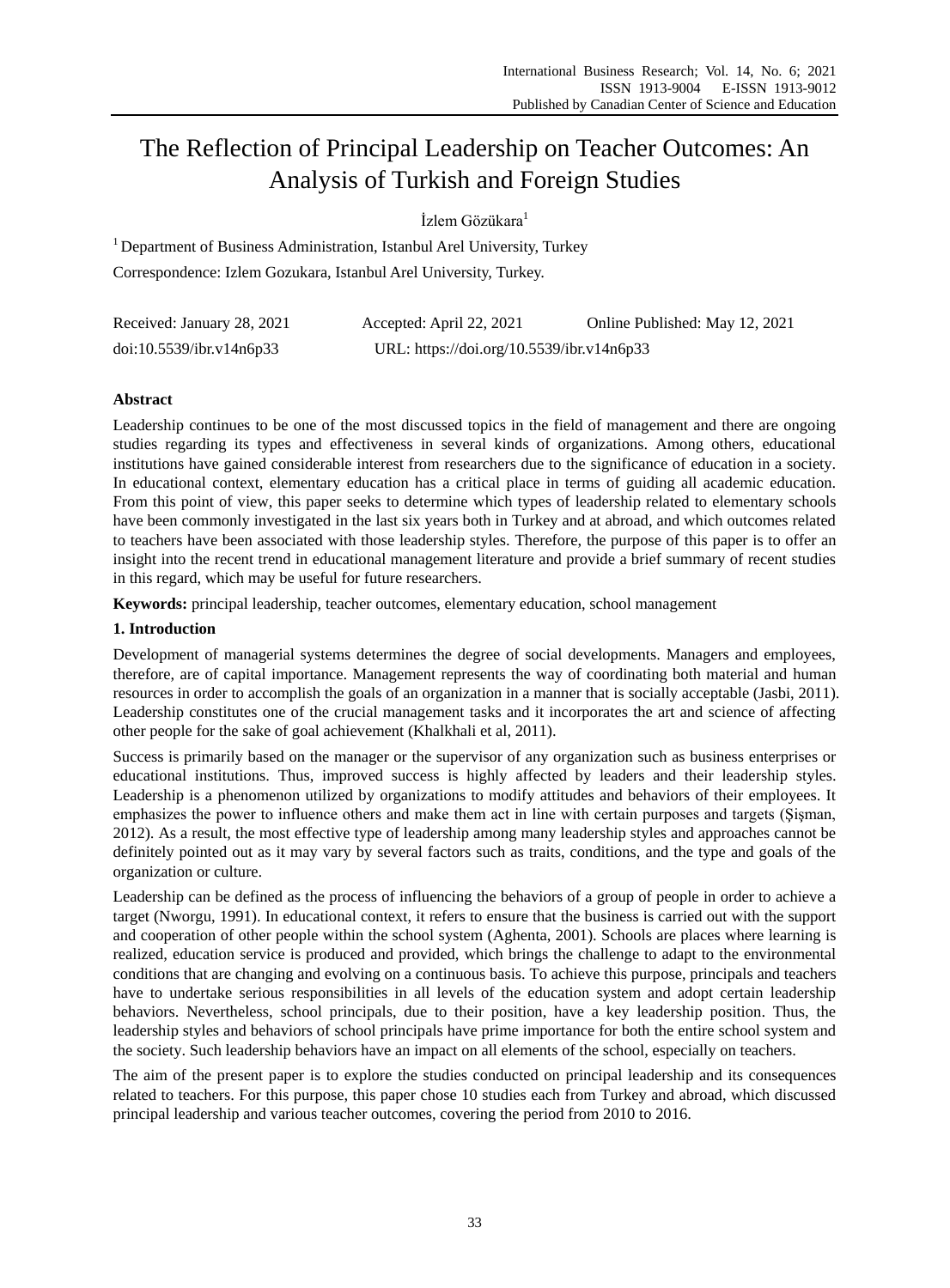## **2. Principal Leadership and Teacher Outcomes**

Schools are organizations for learning that contribute to information development of a society. Fulfillment of individual and social requirements starts with the elementary level of educational life. Elementary education provides both a basic and a mandatory education service as well as represents the onset of academic learning.

The socioeconomic and technological progress is continuous and intensive; thereby it has created the need to reconfigure educational practices, too. The challenges due to such need do not only involve the improvement of educational outcomes, but also the adaptation to the new requirements of the society. Accordingly, schools have to implement necessary changes in order to increase the quality of education and enhance the learning capacity both at school and student levels. At this point, as the leaders of the school, principals incur the greatest responsibility because they are school administrators in charge of structuring schools in line with social, technological, and scientific requirements, and resolving potential issues (Başaran, 2000). Since principals have influence over all components of the schools, they also have a critical role in enhancing school performance and realizing changes (Leithwood & Steinbach, 1993; Şişman, 2002).

A school administrator's level of competency in corporate leadership, and knowledge and capacity in creating an educational environment are among the main factors for achieving organizational goals of a school. The resolution of issues of educational institutions mostly depends on the extent to which a school principal performs leadership roles and behaviors (Çelik, 1999).

The principal is considered as the leader of teachers, students and other staff of a school. Leadership has a close relationship with communication and experience with people in an organized group. Principals manifest their style of leadership in their behaviors through which they are accepted as the leader of their group. The common opinion regarding schools is that the an effective leadership of administrators is the most contributive factor for school success even the school is well-equipped with a solid educational program, competent teachers and many facilities, because a leader is needed to manage and coordinate all components and progress. The style of principal identifies the culture, environment, policies, and strategies of the school. Principals' leadership styles consist of certain traits, attitudes and skill sets basically resulting from values, trust, leadership orientation and the feeling of security in significant circumstances (Ming-Ten et al., 2011). Principals' interaction with their staff is manifested through their style of leadership (Pirhaefi, 2009). Therefore, every principal's behaviors are exhibited in a certain manner that differs from others. Such consistent behavioral pattern is referred to as the leadership style of a principal.

School leadership requires guidance, support, and behaviors necessary for changing the overall success of a school. Leadership is an evolving and effective process that enables to achieve the desired outcome (Yukl, 2002). It involves affecting and supporting others for realizing a vision built upon certain personal and professional values. School leadership practices may alter the academic path of a school. According to Danielson (2010), school transformation is connected with the collaboration of principals, teachers, school, and parents.

A good principal leads to both a school with success and teachers with efficient performance (Ilgar, 2000). The performance of teachers refers to the assignments they carry out during a particular period within the school system in order to accomplish organizational goals (Obilade, 1991). It can also be defined as teachers' capacity to integrate relevant inputs to improve education-training processes (Okeniyi, 1995) or the extent to which teachers participate in daily operation of the school (Peretemode, 1991). As different conditions may drive individuals to act differently, teachers are likely to exhibit a more efficient performance when school principals establish their needs and try to meet them.

Teachers are the core component of academic success on which school performance centers. School leadership ensures the management and flow of cultural information that will support students' academic development and teachers' professional development. In this context, action-oriented and response-centered school leaders have been shown to be effective in turning teachers into role models who brings value and success in teaching (Farr, 2011; Townsend, 2010).

Irrespective of the model or approach, school leadership primarily aims to achieve and maintain school improvement. Such improvement is related to the quality of education, which is the factor with the greatest effect on students' success. Greater performance is one of the most important goals of leaders, which they make various efforts to achieve considering individuals' beliefs, values, skills, and motivations (Leithwood, 2006). School leaders are capable of motivating teachers toward improved performance by means of establishing a clear vision. A common vision that is clearly defined in terms of roles, targets, and expectations is likely to enhance the in-class efficiency of teachers.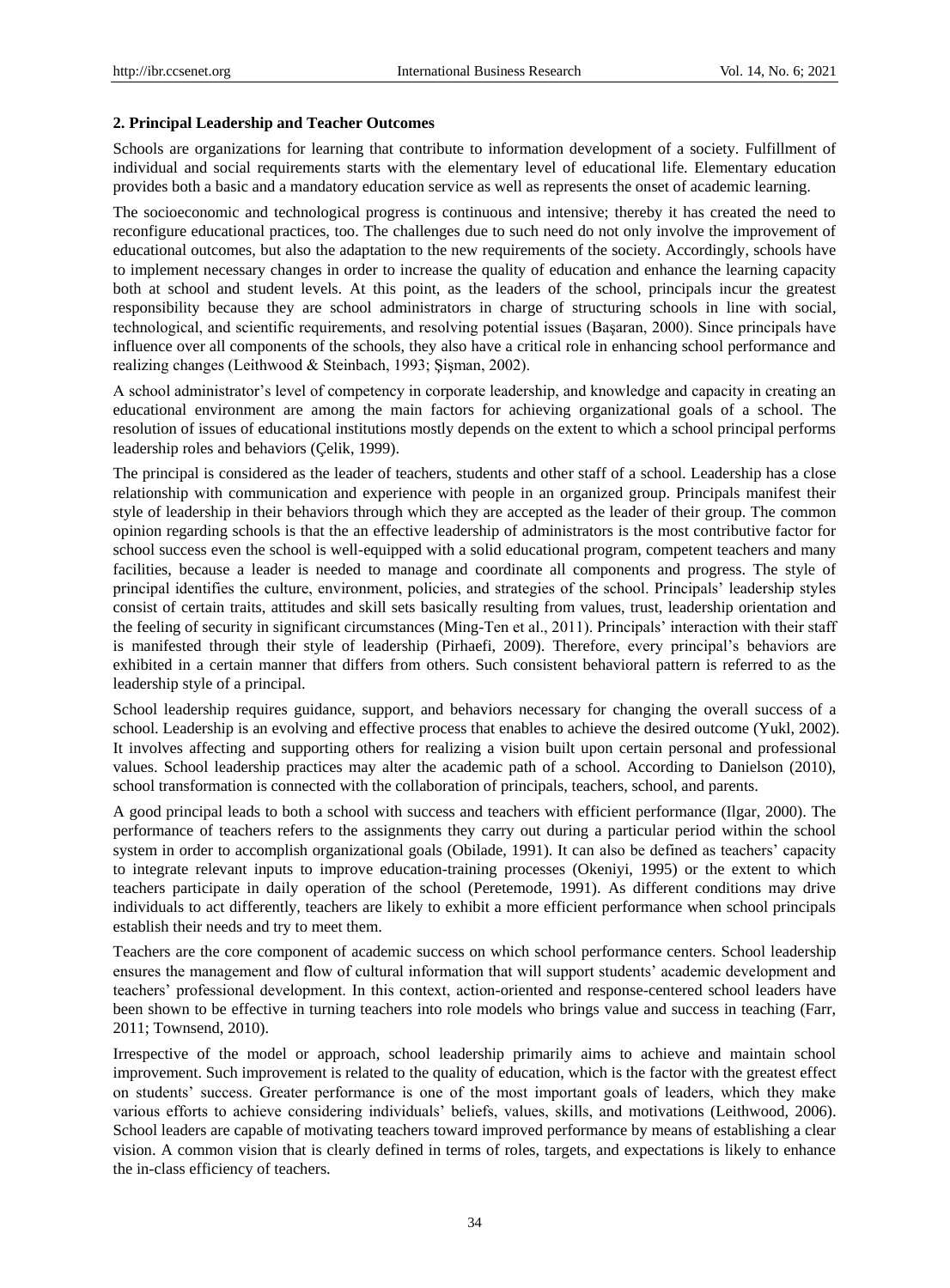The review of educational management reveals that several types of leadership have been discussed. This paper, rather than focusing on a single type, explored which leadership types have been examined and associated with teacher outcomes over a six-year period. The following section will present the studies identified from literature review and discuss their results in detail.

## **3. Studies on Principal Leadership and Teacher Outcomes**

The leadership behaviors of principals and the associated teacher outcomes have been examined by several studies over the last decade all around the world. In Turkey, the topics studied regarding leadership mostly include ethical leadership (e.g. Madenoğlu et al., 2014), transformational leadership (e.g. Töremen & Yasan, 2010), cultural leadership (e.g., Balkar, 2015), instructional leadership (e.g. Taşdelen et al., 2015) and paternalistic leadership (e.g. Cerit, 2012a). The variables studied regarding teachers, in turn, include perceptions of organizational justice (e.g. Karaman & Çankaya, 2015), motivation and job satisfaction (e.g. İnandı et al., 2010) and professional performance (e.g. Çimen, 2015). For the purpose of this paper, 10 articles conducted in Turkey were chosen and presented in Table 1. Articles are shown in a chronological order and necessary details on the research are provided.

| <b>Purpose</b>                                                                                                                            | <b>Research</b> | <b>Sample</b>      | Data                   | <b>Data Analysis</b> | <b>Findings</b>                                                                                                                             |  |
|-------------------------------------------------------------------------------------------------------------------------------------------|-----------------|--------------------|------------------------|----------------------|---------------------------------------------------------------------------------------------------------------------------------------------|--|
|                                                                                                                                           | <b>Design</b>   |                    | <b>Collection</b>      |                      |                                                                                                                                             |  |
| Sağır, M., & Memişoğlu, S.P. (2012). The perceptions of administrators and teachers on elementary school administrators' educational      |                 |                    |                        |                      |                                                                                                                                             |  |
| leadership roles. Journal of Research in Education and Teaching, 1(2), 1-12.                                                              |                 |                    |                        |                      |                                                                                                                                             |  |
| To reveal the administrator                                                                                                               | Descriptive     | 1783 elementary    | -Instructional         | T-test               | significant<br>There<br>was<br>a                                                                                                            |  |
| and<br>teacher<br>perceptions                                                                                                             | survey          | school<br>teachers | Leadership             |                      | difference in<br>perceptions of                                                                                                             |  |
| Instructional<br>Leadership                                                                                                               |                 | 102<br>and         | <b>Behaviors Scale</b> |                      | and<br>administrators<br>teachers                                                                                                           |  |
| Scale<br>about<br><b>Behaviors</b>                                                                                                        |                 | elementary         | for School             |                      | about instructional leadership                                                                                                              |  |
| instructional leadership roles                                                                                                            |                 | school             |                        |                      | behaviors of elementary school                                                                                                              |  |
| of the elementary school                                                                                                                  |                 | administrators     |                        |                      | administrators.                                                                                                                             |  |
| administrators.                                                                                                                           |                 | from 45 schools    |                        |                      |                                                                                                                                             |  |
|                                                                                                                                           |                 | in 15 districts of |                        |                      |                                                                                                                                             |  |
|                                                                                                                                           |                 | Istanbul           |                        |                      |                                                                                                                                             |  |
|                                                                                                                                           |                 |                    |                        |                      | Cerit, Y. (2012b). Lider üye etkileşimi ile öğretmenlerin performansları arasındaki ilişki (The Relationship between leader-member exchange |  |
| and teachers' performance). Balikesir University The Journal of Social Sciences Institute, 15(28), 33-45.                                 |                 |                    |                        |                      |                                                                                                                                             |  |
| To<br>investigate<br>the                                                                                                                  | Relational      | 253<br>elementary  | -Effective             | -Correlation         | There was a significant and                                                                                                                 |  |
| relationship<br>between                                                                                                                   | survey          | school teachers in | Leader-Member          | -Regression          | positive correlation between                                                                                                                |  |
| leader-member exchange and                                                                                                                |                 | Bolu               | <b>Exchange Scale</b>  |                      | leader-member exchange and                                                                                                                  |  |
| teachers' performance.                                                                                                                    |                 |                    | -Performance           |                      | teachers' performance.                                                                                                                      |  |
|                                                                                                                                           |                 |                    | Scale                  |                      | Leader-ember exchange was                                                                                                                   |  |
|                                                                                                                                           |                 |                    |                        |                      | shown to significantly explain                                                                                                              |  |
|                                                                                                                                           |                 |                    |                        |                      | teachers' performance.                                                                                                                      |  |
|                                                                                                                                           |                 |                    |                        |                      | Teyfur, M., Beytekin, O.F., & Yalçınkaya, M. (2013). A research on the ethical leadership of primary school administrators and the          |  |
| organizational trust levels in primary schools: The sample of İzmir. Dicle Üniversitesi Ziya Gökalp Eğitim Fakültesi Dergisi, 21, 84-106. |                 |                    |                        |                      |                                                                                                                                             |  |
| To examine the effect of                                                                                                                  | Relational      | 716<br>elementary  | -Ethical               | -Regression          | Teachers reported that<br>the                                                                                                               |  |
| ethical<br>of<br>leadership                                                                                                               | survey          | school teachers in | Leadership             | -Mann-Whitney        | ethical leadership skills of their                                                                                                          |  |
| school<br>elementary                                                                                                                      |                 | İzmir              | Scale                  | U test               | school<br>administrators                                                                                                                    |  |
| administrators<br>on                                                                                                                      |                 |                    | -Organizational        | -t-test for          | affect<br>significantly<br>their                                                                                                            |  |
| organizational<br>in<br>trust                                                                                                             |                 |                    | <b>Trust in School</b> | independent          | organizational trust levels.                                                                                                                |  |
| schools.                                                                                                                                  |                 |                    | Scale                  | groups               |                                                                                                                                             |  |
|                                                                                                                                           |                 |                    |                        | -Kruskal Wallis      |                                                                                                                                             |  |
|                                                                                                                                           |                 |                    |                        | test                 |                                                                                                                                             |  |
|                                                                                                                                           |                 |                    |                        |                      | Aybek, B., Titiz, H. ve Gümüşay, T. (2014). İlkokul müdürlerinin etkili liderlik düzeylerine ilişkin öğretmen görüşlerinin incelenmesi      |  |
|                                                                                                                                           |                 |                    |                        |                      | (Examination of teacher opinions about the effective leadership levels of elementary school principals). Journal of Research in Education   |  |
| and Teaching, 3(4). 342-355.                                                                                                              |                 |                    |                        |                      |                                                                                                                                             |  |
| establish<br>teachers'<br>To                                                                                                              | Descriptive     | 452<br>teachers    | Effective              | -Frequency           | Teachers reported that principals                                                                                                           |  |
| opinions about the levels of                                                                                                              | survey          | from 18 schools    | Leader Ouality         | analysis             | "always" exhibited effective                                                                                                                |  |
| effective<br>leadership                                                                                                                   |                 | in Adana           | Scale                  | - t-test             | leader behaviors.                                                                                                                           |  |
| competency of elementary                                                                                                                  |                 |                    |                        | -One-Way             | There<br>was<br>no<br>significant                                                                                                           |  |
| school<br>principals<br>and                                                                                                               |                 |                    |                        | <b>ANOVA</b>         | difference in teachers' opinions                                                                                                            |  |
| determine whether<br>such                                                                                                                 |                 |                    |                        |                      | in terms of age,<br>gender,                                                                                                                 |  |
| opinions are different in                                                                                                                 |                 |                    |                        |                      | educational status, seniority, and                                                                                                          |  |
| terms of several variables                                                                                                                |                 |                    |                        |                      | total time of duty.                                                                                                                         |  |
| (age, gender,<br>educational                                                                                                              |                 |                    |                        |                      |                                                                                                                                             |  |
| status, seniority)                                                                                                                        |                 |                    |                        |                      |                                                                                                                                             |  |
|                                                                                                                                           |                 |                    |                        |                      |                                                                                                                                             |  |

Table 1. Turkish Studies on Principal Leadership and Teacher Outcomes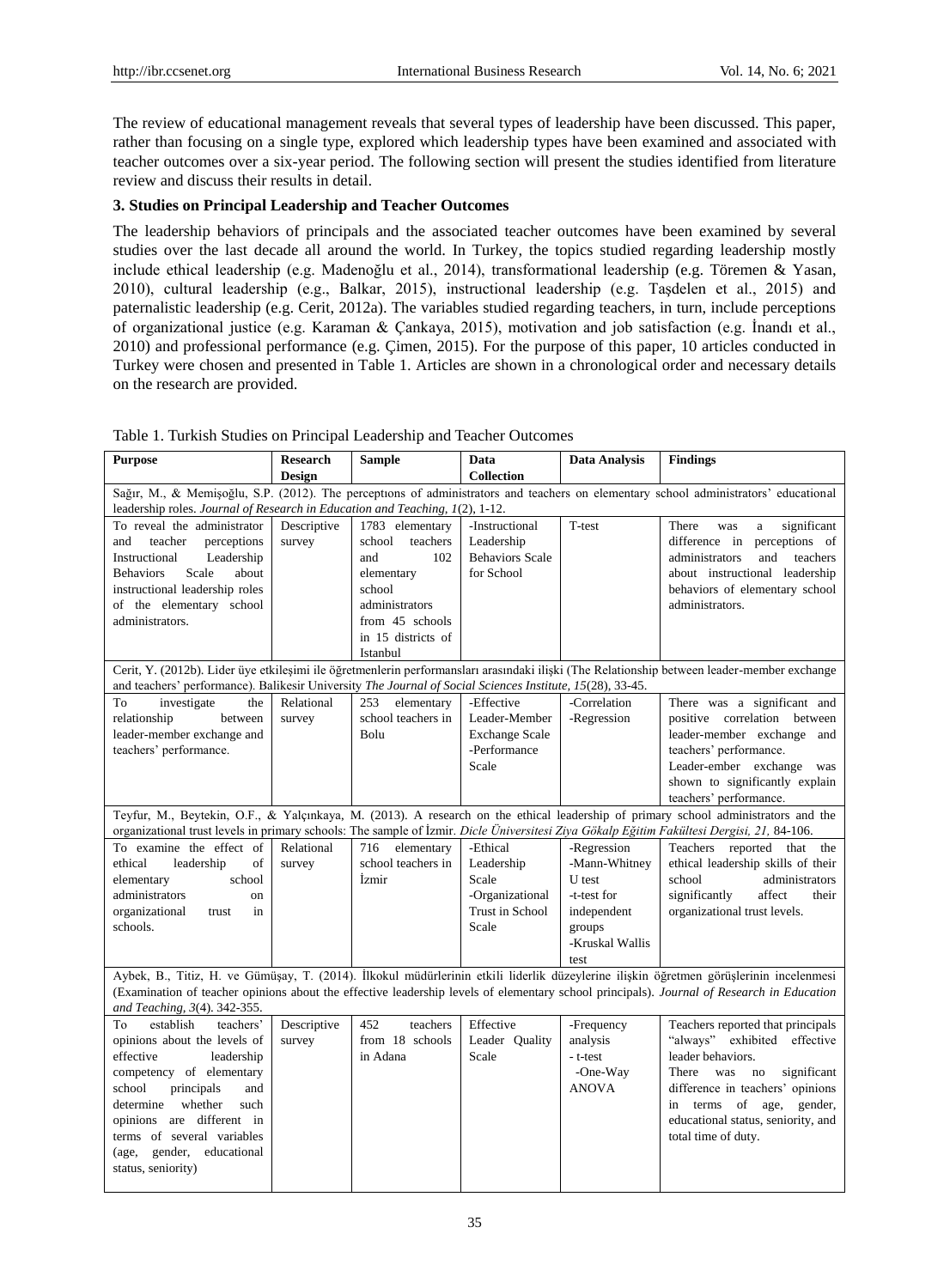| Ayık, A., & Şayir, G. (2014). İlköğretim kurumlarında görevli okul müdürlerinin öğretimsel liderlik davranışlarının çeşitli değişkenler<br>açısından incelenmesi (Examination of instructional leadership behaviors of principals working at elementary schools in terms of several<br>variables). Ekev Akademi Dergisi, 18(60), 15-30. |                                      |                                                                                                       |                                                                                        |                                                                                                |                                                                                                                                                                                                                                                                                                                                                                                                                                |  |
|-----------------------------------------------------------------------------------------------------------------------------------------------------------------------------------------------------------------------------------------------------------------------------------------------------------------------------------------|--------------------------------------|-------------------------------------------------------------------------------------------------------|----------------------------------------------------------------------------------------|------------------------------------------------------------------------------------------------|--------------------------------------------------------------------------------------------------------------------------------------------------------------------------------------------------------------------------------------------------------------------------------------------------------------------------------------------------------------------------------------------------------------------------------|--|
| To determine the extent of<br>instructional<br>leadership<br>behaviors<br>of<br>elementary<br>principals,<br>school<br>and<br>whether teachers' opinions<br>instructional<br>about<br>leadership vary by gender,<br>seniority and field of study.                                                                                       | Descriptive,<br>Relational<br>survey | 290<br>elementary<br>school teachers in<br>Konya, Meram                                               | "Instructional<br>Leadership<br><b>Behaviors</b><br>of<br>Principals"<br>Questionnaire | -t-test<br>-ANOVA<br>-Kruskal Wallis<br>test                                                   | The dimensions perceived in the<br>highest level were teaching<br>process and evaluation of the<br>students.<br>The dimensions perceived in the<br>lowest level were supporting<br>and improving teachers.<br>Teachers' perceptions about<br>exhibiting IL behaviors did not<br>significantly vary by gender; but<br>social and fine arts teachers had<br>greater perceptions compared to<br>others.                           |  |
|                                                                                                                                                                                                                                                                                                                                         |                                      |                                                                                                       |                                                                                        |                                                                                                | Korkmaz, İ. (2015). Öğretmenlerin mesleki gelişimlerinde okul yöneticileri ve denetmenlerin etkililiğinin incelenmesi (Examination of the<br>efficacy of school administrators and supervisors in teachers' professional development). Uluslararası Eğitim Bilimleri Dergisi, 2(4), 55-64.                                                                                                                                     |  |
| To examine the efficacy of<br>school administrators and<br>teachers'<br>supervisors<br>in<br>interactions<br>providing<br>professional development.                                                                                                                                                                                     | Qualitative                          | 94 class teachers                                                                                     | Open ended<br>questions                                                                | Content<br>analysis                                                                            | School administrators generally<br>focus on the fulfillment of<br>official<br>responsibilities<br>by<br>teachers:<br>however,<br>teachers<br>expect the recognition of their<br>in-class activities, performance,<br>and efforts to increase their<br>students' success.                                                                                                                                                       |  |
| Thesis). Eskişehir Osmangazi Üniversitesi, Eğitim Bilimleri Enstitüsü, Eskişehir.                                                                                                                                                                                                                                                       |                                      |                                                                                                       |                                                                                        |                                                                                                | Yeşilyurt, R. (2015). Okul müdürlerinin etkileşimci liderlik stilleri ile öğretmenlerin okula bağlılık düzeyleri arasındaki ilişki (The<br>relationship between transactional leadership styles of principals and teachers' commitment to school). Yüksek Lisans Tezi (Master's                                                                                                                                                |  |
| To investigate the<br>relationship between<br>principals' transactional<br>leadership style and<br>teachers' commitment to the<br>school based on teachers'<br>opinions.                                                                                                                                                                | Relational                           | 506 teachers<br>from elementary,<br>secondary and<br>high schools in<br>Afyonkarahisar<br>city center | -Multifactor<br>Leadership<br>Questionnaire<br>-Organizational<br>Commitment<br>Scale  | -Frequency<br>analysis<br>-Pearson's<br>correlation<br>-One-Way<br><b>ANOVA</b><br>-Regression | exhibited<br>Principals<br>transactional leadership to a<br>moderate extent.<br>Teachers' school commitment<br>was the highest in affective<br>commitment dimension.<br>significantly<br>There was<br>$\mathbf{a}$<br>positive and weak relationship<br>between<br>principals'<br>leadership<br>transactional<br>and<br>teachers' school commitment<br>Teachers' school commitment<br>varied by gender, age, and<br>seniority. |  |
| Literature and History of Turkish or Turkic Volume 10/3, 1-26.                                                                                                                                                                                                                                                                          |                                      |                                                                                                       |                                                                                        |                                                                                                | Yavaş Taşdelen, T., Aküzüm, C., Tan, Ç. ve Uçar, M. B. (2015). Öğretmen görüşleri açısından okul müdürlerinin öğretimsel liderlik<br>davranışları (Instructional leadership behaviors of principals in terms of teacher opinions). International Periodical For The Languages,                                                                                                                                                 |  |
| To explore how instructional<br>leadership<br>behaviors<br>of<br>principals are shaped based<br>on teachers' opinions.                                                                                                                                                                                                                  | Qualitative                          | 52 teachers from<br>elementary,<br>secondary<br>and<br>high schools in<br>Gaziantep Nizip             | Semi-structured<br>interview                                                           | -NVivo<br>qualitative data<br>analysis<br>program                                              | Teachers<br>perceived<br>the<br>elementary, secondary and high<br>school principals as instructional<br>and<br>leading.<br>The<br>most<br>prominent positive behaviors<br>were "leading, guiding, sharing<br>experience and student-teacher<br>centeredness".                                                                                                                                                                  |  |
| job satisfaction. GEFAD/GUJGEF, 36(3), 427-449.                                                                                                                                                                                                                                                                                         |                                      |                                                                                                       |                                                                                        |                                                                                                | Ereş, F., & Akyürek, M.İ. (2016). Relationship levels between distributed leadership behaviors of principals and the teachers' perception of                                                                                                                                                                                                                                                                                   |  |
| To establish the relationship<br>between elementary school<br>principals'<br>distributed<br>leadership<br>behaviors<br>and<br>teachers' perception of job<br>satisfaction.                                                                                                                                                              | Descriptive,<br>Relational<br>survey | 296 teachers in<br>Ankara                                                                             | - Distributed<br>Leadership<br>Scale<br>- Job<br>Satisfaction<br>Scale                 | -t-test<br>-Analysis of<br>variance                                                            | positive<br>There<br>was<br>a<br>relationship between principals'<br>distributed leadership behaviors<br>and teachers' job satisfaction.                                                                                                                                                                                                                                                                                       |  |

Bellibas, M.S., Bulut, O., Hallinger, P, & Wang, W.C. (2016). Developing a validated instructional leadership profile of Turkish primary school principals. International *Journal of Educational Research, 75,* 115–133.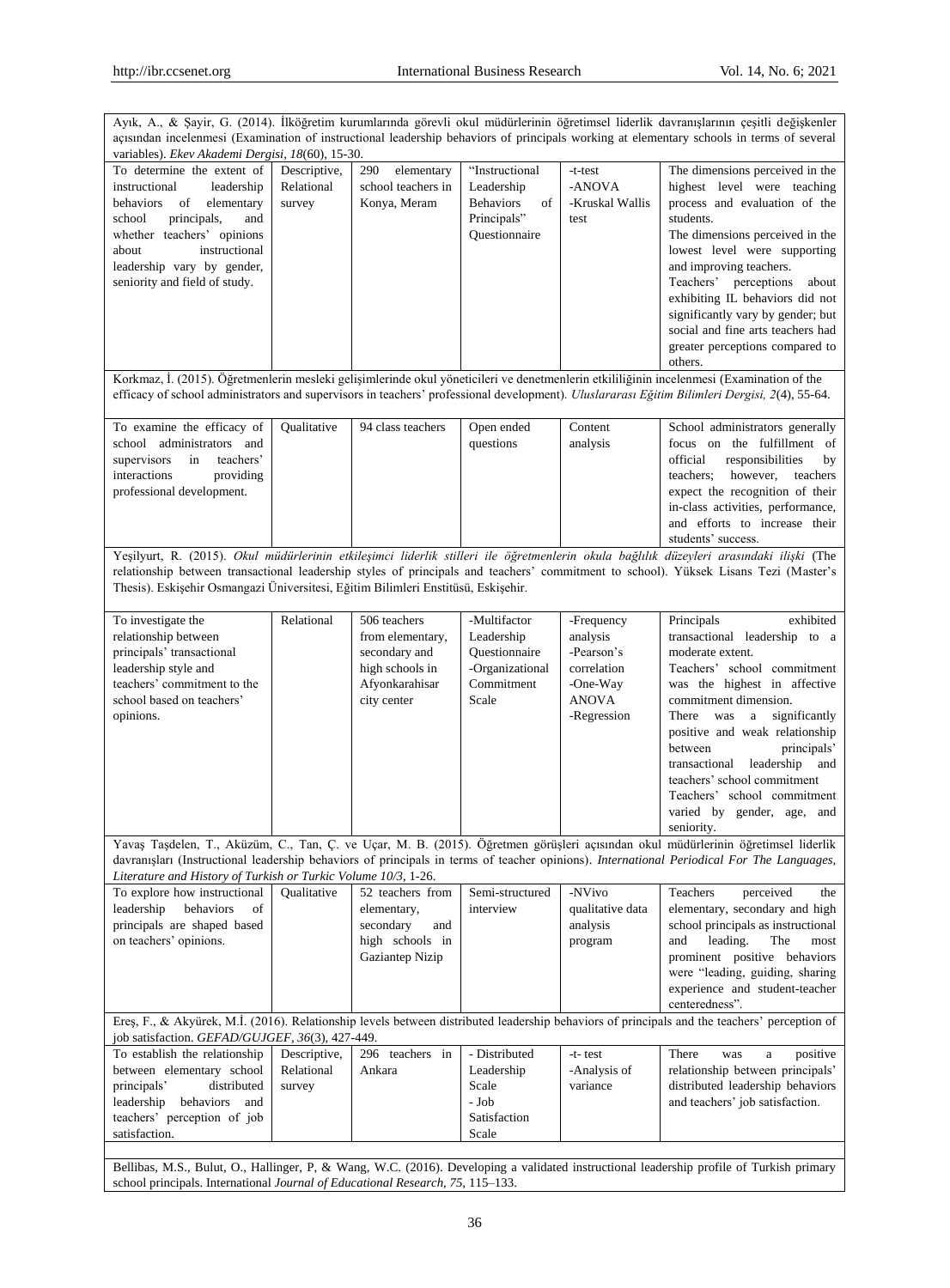| To develop and validate a       | 294<br>teachers    | Principal     | Content           | <b>Both PIMRS Teacher Form</b>  |
|---------------------------------|--------------------|---------------|-------------------|---------------------------------|
| Turkish<br>version<br>the<br>of | 23<br>from         | Instructional | validation tests, | (Turkish) and PIMRS Principal   |
| Principal<br>Instructional      | elementary         | Management    | Construct         | Form (Turkish) could be used in |
| Management Rating Scale         | schools<br>in<br>6 | Rating Scale  | validation tests  | studies of secondary school     |
| (PIMRS) Teacher Form            | cities.            | (PIMRS)       | (e.g.,            | principals as well as primary   |
|                                 |                    |               | confirmatory      | school principals.              |
|                                 |                    |               | factor analysis.  |                                 |
|                                 |                    |               | reliability) and  |                                 |
|                                 |                    |               | item-level        |                                 |
|                                 |                    |               | analyses (e.g.,   |                                 |
|                                 |                    |               | Rasch             |                                 |
|                                 |                    |               | analysis).        |                                 |

| Table 2. Foreign Studies on Principal Leadership and Teacher Outcomes |  |  |  |
|-----------------------------------------------------------------------|--|--|--|
|                                                                       |  |  |  |

| <b>Purpose</b>             | <b>Research Design</b>                                                                                                                 | <b>Sample</b> | <b>Data Collection</b> | Data Analysis   | <b>Findings</b>                                                                                                                       |  |  |  |
|----------------------------|----------------------------------------------------------------------------------------------------------------------------------------|---------------|------------------------|-----------------|---------------------------------------------------------------------------------------------------------------------------------------|--|--|--|
|                            | Finnigan, K.S. (2010). Principal leadership and teacher motivation under high-stakes accountability policies. Leadership and Policy in |               |                        |                 |                                                                                                                                       |  |  |  |
| Schools, 9(2), 161-189     |                                                                                                                                        |               |                        |                 |                                                                                                                                       |  |  |  |
| Investigation<br>of        | Survey                                                                                                                                 | All           | -Consortium<br>for     | -Percentage     | -A correlation between                                                                                                                |  |  |  |
| leadership of principals   |                                                                                                                                        | elementary    | Chicago School         | -Correlation    | principal<br>instructional                                                                                                            |  |  |  |
| of<br>motivation<br>and    |                                                                                                                                        | school        | Research's             |                 | leadership and support for                                                                                                            |  |  |  |
| teachers in schools under  |                                                                                                                                        | teachers in   | (CCSR) survey          |                 | change<br>and<br>teacher                                                                                                              |  |  |  |
| accountability sanctions   |                                                                                                                                        | the Chicago   | (one expectancy        |                 | expectancy.                                                                                                                           |  |  |  |
| based<br>on expectancy     |                                                                                                                                        | Public        | construct and four     |                 | - A correlation between                                                                                                               |  |  |  |
| theory<br>and              |                                                                                                                                        | Schools       | leadership             |                 | teacher experience, race,                                                                                                             |  |  |  |
| transformational           |                                                                                                                                        | (USA)         | constructs             |                 | advanced<br>education,                                                                                                                |  |  |  |
| leadership.                |                                                                                                                                        |               | <i>(instructional)</i> |                 | performance<br>level<br>of                                                                                                            |  |  |  |
|                            |                                                                                                                                        |               | leadership,            |                 | school<br>teacher<br>and                                                                                                              |  |  |  |
|                            |                                                                                                                                        |               | teacher-principal      |                 | expectancy.                                                                                                                           |  |  |  |
|                            |                                                                                                                                        |               | principal<br>trust,    |                 | -A correlation between                                                                                                                |  |  |  |
|                            |                                                                                                                                        |               | support                |                 | teacher expectancy and                                                                                                                |  |  |  |
|                            |                                                                                                                                        |               | for change, and        |                 | school's capacity to leave                                                                                                            |  |  |  |
|                            |                                                                                                                                        |               | inclusive              |                 | probation status.                                                                                                                     |  |  |  |
|                            |                                                                                                                                        |               | leadership)            |                 |                                                                                                                                       |  |  |  |
|                            |                                                                                                                                        |               |                        |                 | Adeyemi, T.O. (2010). Principals' leadership styles and teachers' job performance in senior secondary schools in Ondo State, Nigeria. |  |  |  |
|                            | Current Research Journal of Economic Theory, 3(3): 84-92.                                                                              |               |                        |                 |                                                                                                                                       |  |  |  |
| To<br>examine<br>the       | Descriptive                                                                                                                            | 240           | -Principals'           | Descriptive     | The<br>most<br>common                                                                                                                 |  |  |  |
| of<br>leadership<br>styles |                                                                                                                                        | principals    | leadership style       | statistics      | leadership<br>style<br>was                                                                                                            |  |  |  |
| senior secondary school    |                                                                                                                                        | and<br>1800   | questionnaire          | Correlation     | democratic leadership.                                                                                                                |  |  |  |
| principals<br>and<br>job   |                                                                                                                                        | teachers      | (PLSQ)                 | matrix          | Teachers' job performance                                                                                                             |  |  |  |
| performance of teachers.   |                                                                                                                                        | 240<br>from   | -teachers' job         | t-test          | was at a moderate level.                                                                                                              |  |  |  |
|                            |                                                                                                                                        | senior        | performance            |                 | Teachers' job performance                                                                                                             |  |  |  |
|                            |                                                                                                                                        | secondary     | questionnaire          |                 | was better in schools with                                                                                                            |  |  |  |
|                            |                                                                                                                                        | schools<br>in | (TJPQ)                 |                 | principals using autocratic                                                                                                           |  |  |  |
|                            |                                                                                                                                        | Nigeria       |                        |                 | leadership style than in                                                                                                              |  |  |  |
|                            |                                                                                                                                        |               |                        |                 | schools with principals                                                                                                               |  |  |  |
|                            |                                                                                                                                        |               |                        |                 | using<br>democratic<br><b>or</b>                                                                                                      |  |  |  |
|                            |                                                                                                                                        |               |                        |                 | laissez-faire<br>leadership                                                                                                           |  |  |  |
|                            |                                                                                                                                        |               |                        |                 | styles.                                                                                                                               |  |  |  |
|                            |                                                                                                                                        |               |                        |                 | Graham, K., Hudson, P., & Willis, J. (2014, December). How can principals enhance teacher job satisfaction and work commitment? Paper |  |  |  |
|                            | presented at the Australian Association of Research in Education (AARE) Conference, Brisbane, Australia.                               |               |                        |                 |                                                                                                                                       |  |  |  |
| Examination of the effect  | Multiphase,                                                                                                                            | 5 principals  | - Semistructured,      | - Content       | Relational leadership<br>$\mathcal{L}^{\pm}$                                                                                          |  |  |  |
| of school leadership on    | mixed-methods                                                                                                                          | and<br>5      | qualitative,           | analysis        | practices were found to                                                                                                               |  |  |  |
| teachers' job satisfaction | explanatory                                                                                                                            | ex-teachers   | individual             | - Leadership    | have the strongest impact                                                                                                             |  |  |  |
| to reveal how principals   |                                                                                                                                        | (Australia)   | interviews             | <b>Matters</b>  | teachers'<br>on<br>work                                                                                                               |  |  |  |
| increase<br>work           |                                                                                                                                        |               |                        | framework of    | commitment.                                                                                                                           |  |  |  |
| commitment of teachers.    |                                                                                                                                        |               |                        | Education       | -Significant<br>differences                                                                                                           |  |  |  |
|                            |                                                                                                                                        |               |                        | Queensland      | were established between                                                                                                              |  |  |  |
|                            |                                                                                                                                        |               |                        | (involving five | principal<br>and<br>teacher                                                                                                           |  |  |  |
|                            |                                                                                                                                        |               |                        | domains of      | groups: The second most                                                                                                               |  |  |  |
|                            |                                                                                                                                        |               |                        | leadership:     | important practice was                                                                                                                |  |  |  |
|                            |                                                                                                                                        |               |                        | personal,       | personal<br>leadership                                                                                                                |  |  |  |
|                            |                                                                                                                                        |               |                        | relational,     | according to the teachers,                                                                                                            |  |  |  |
|                            |                                                                                                                                        |               |                        | intellectual,   | while principals<br>rated                                                                                                             |  |  |  |
|                            |                                                                                                                                        |               |                        | organizational  | organizational<br>and                                                                                                                 |  |  |  |
|                            |                                                                                                                                        |               |                        | and             | educational<br>leadership                                                                                                             |  |  |  |
|                            |                                                                                                                                        |               |                        | educational     | practices as the second                                                                                                               |  |  |  |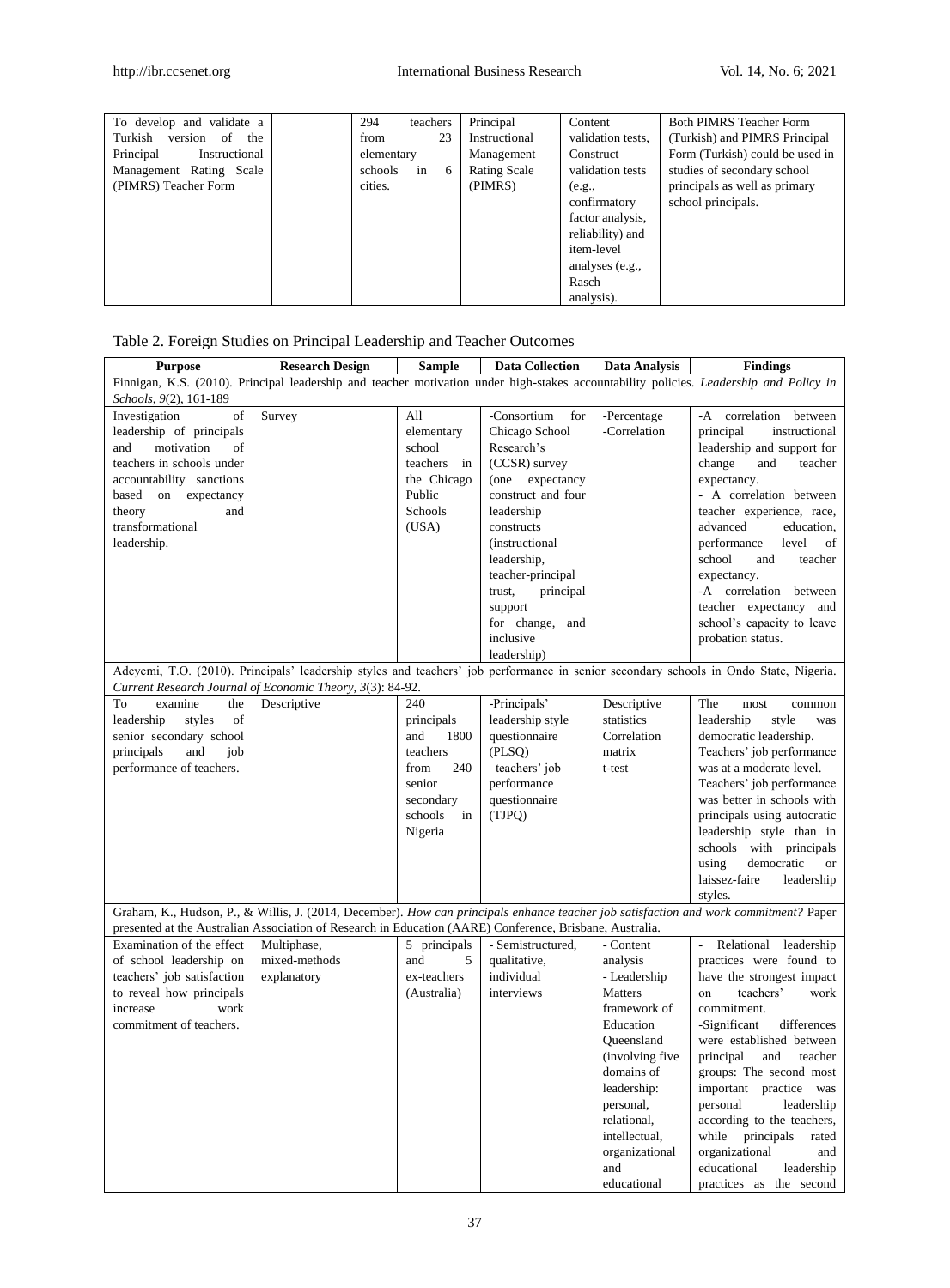|                                                                                                                                                                                                                                                        |                                                                                                                                              |                                                                                                                                                                              |                                                                                                                                                           | leadership)                                                                                              | important<br>most<br>for<br>teachers'<br>work<br>commitment.                                                                                                                                                                                                                                                                                                     |  |  |
|--------------------------------------------------------------------------------------------------------------------------------------------------------------------------------------------------------------------------------------------------------|----------------------------------------------------------------------------------------------------------------------------------------------|------------------------------------------------------------------------------------------------------------------------------------------------------------------------------|-----------------------------------------------------------------------------------------------------------------------------------------------------------|----------------------------------------------------------------------------------------------------------|------------------------------------------------------------------------------------------------------------------------------------------------------------------------------------------------------------------------------------------------------------------------------------------------------------------------------------------------------------------|--|--|
| Heidmets, M., & Liik, K. (2014). School principals' leadership style and teachers' subjective well-being at school. Problems of Education in<br>the 21st Century, 62(62) 40-50.                                                                        |                                                                                                                                              |                                                                                                                                                                              |                                                                                                                                                           |                                                                                                          |                                                                                                                                                                                                                                                                                                                                                                  |  |  |
| Examination<br>of how<br>school leadership style is<br>related<br>with<br>several<br>teacher<br>outcomes<br>(wellbeing)<br>at school,<br>burnout, job insecurity,<br>emotional and cognitive<br>identification with school<br>and turnover intention). | Survey                                                                                                                                       | 305 teachers<br>from<br>12<br>public<br>schools in<br>Estonia                                                                                                                | - MLQ version 5x<br>- Copenhagen<br><b>Burnout Inventory</b><br>(CBI)<br>- Job Insecurity<br>Scale<br>- Emotional<br>Identification<br>Scale<br>-Turnover | - Descriptive<br>statistics<br>- Spearman's<br>rank-order<br>correlation<br>- ANOVA                      | Transformational<br>leadership was superior to<br>transactional<br>leadership,<br>driving<br>teachers<br>to<br>identify themselves with<br>their school emotionally<br>cognitively<br>and<br>to a<br>greater extent; feel lower<br>levels of job insecurity,<br>burnout<br>and<br>turnover                                                                       |  |  |
|                                                                                                                                                                                                                                                        |                                                                                                                                              |                                                                                                                                                                              | <b>Intention Scale</b>                                                                                                                                    |                                                                                                          | intentions.<br>Josanov-Vrgovic, N., & Pavlovic, N. (2014). Relationship between the school principal leadership style and teachers' job satisfaction in                                                                                                                                                                                                          |  |  |
| Examination<br>of<br>the<br>relationship<br>between<br>principal leadership style<br>teacher<br>and<br>job<br>satisfaction.                                                                                                                            | Serbia. Montenegrin Journal of Economics, 10(1), 43-57.<br>Survey                                                                            | 22 primary<br>and<br>secondary<br>schools<br>in<br>Serbia.                                                                                                                   | -Managerial Grid<br>Model<br>-Job Satisfaction<br>Survey (JSS)                                                                                            | -Descriptive<br>statistics<br>-Correlation<br>analysis<br>-Regression<br>analysis                        | -People-oriented<br>principals were found to<br>have a positive impact on<br>teacher job satisfaction in<br>school<br>development,<br>management,<br>and<br>relationship<br>with<br>colleagues,<br>while<br>task-oriented<br>principals<br>had a negative impact on<br>teacher satisfaction<br>in<br>management,<br>communication,<br>and<br>school development. |  |  |
|                                                                                                                                                                                                                                                        | of Greece. Procedia - Social and Behavioral Sciences 116, 3359 - 3364                                                                        |                                                                                                                                                                              |                                                                                                                                                           |                                                                                                          | Lourmpas, S., & Dakopoulou, A. (2014). Educational leaders and teachers' motivation for engagement in innovative programmes. The case                                                                                                                                                                                                                            |  |  |
| Investigation<br>of<br>the<br>influence of educational<br>teachers'<br>leaders<br>on<br>in<br>engagement<br>innovative programs and<br>their impact on teachers'<br>motivation.                                                                        | -Quantitative and<br>qualitative                                                                                                             | $-88$<br>principals<br>and teachers<br>in Greece.                                                                                                                            | -Ouestionnaires<br>and structured<br>interviews                                                                                                           | - Descriptive<br>statistics                                                                              | -Educational leaders were<br>found to have an effect on<br>most of the teachers.                                                                                                                                                                                                                                                                                 |  |  |
|                                                                                                                                                                                                                                                        | Barrett, C., & Breyer, R. (2014). The influence of effective leadership on teaching and learning. Journal of Research Initiatives, 1(2).     |                                                                                                                                                                              |                                                                                                                                                           |                                                                                                          |                                                                                                                                                                                                                                                                                                                                                                  |  |  |
| Examination<br>of<br>the<br>impact of<br>principals'<br>strategies<br>instructional<br>on teachers' passion and<br>motivation of academic<br>achievement.                                                                                              | Experimental (?)                                                                                                                             | -One<br>elementary<br>school<br>in<br>Southeastern<br>America (41<br>teachers, 12<br>teacher<br>assistants, 1<br>principal, 1<br>principal<br>assistant,<br>654<br>students) | -Implementation<br>of several<br>strategies<br>(productive<br>learning,<br>professional<br>development<br>training,<br>pedagogic<br>training)             | -Observation<br>and<br>documentation<br>of how<br>frequent the<br>new strategies<br>were<br>implemented. | -Effective<br>teaching<br>provided by<br>strategies<br>principals were found to<br>improve<br>teachers'<br>professional development,<br>morale and motivation,<br>leading<br>to<br>enhanced<br>student achievement.                                                                                                                                              |  |  |
|                                                                                                                                                                                                                                                        | Cohen, E. (2015). Principal leadership styles and teacher and principal attitudes, concerns and competencies regarding inclusion. Procedia - |                                                                                                                                                                              |                                                                                                                                                           |                                                                                                          |                                                                                                                                                                                                                                                                                                                                                                  |  |  |
| Social and Behavioral Sciences, 186, 758 - 764<br>Examination<br>of<br>principal's<br>leadership<br>styles<br>and<br>inclusion<br>of<br>attitudes<br>both<br>principals and teachers.<br>needed for successful<br>inclusion                            | Survey                                                                                                                                       | 15<br>principals<br>and<br>81<br>classroom<br>teachers<br>from<br>elementary<br>schools                                                                                      | -MLQ<br>Questionnaire<br>-Attitudes toward<br>inclusion<br>questionnaire<br>-Competencies<br>scale                                                        | -Basic<br>statistical<br>analysis<br>(mean,<br>standard<br>deviation and<br>prevalence)<br>-Spearman's   | -Seniority<br>of<br>(years)<br>teaching experience) was<br>significantly related<br>to<br>leadership styles.<br>Seniority (years<br>of<br>teaching experience) was<br>negatively<br>related<br>to<br>positive<br>inclusion                                                                                                                                       |  |  |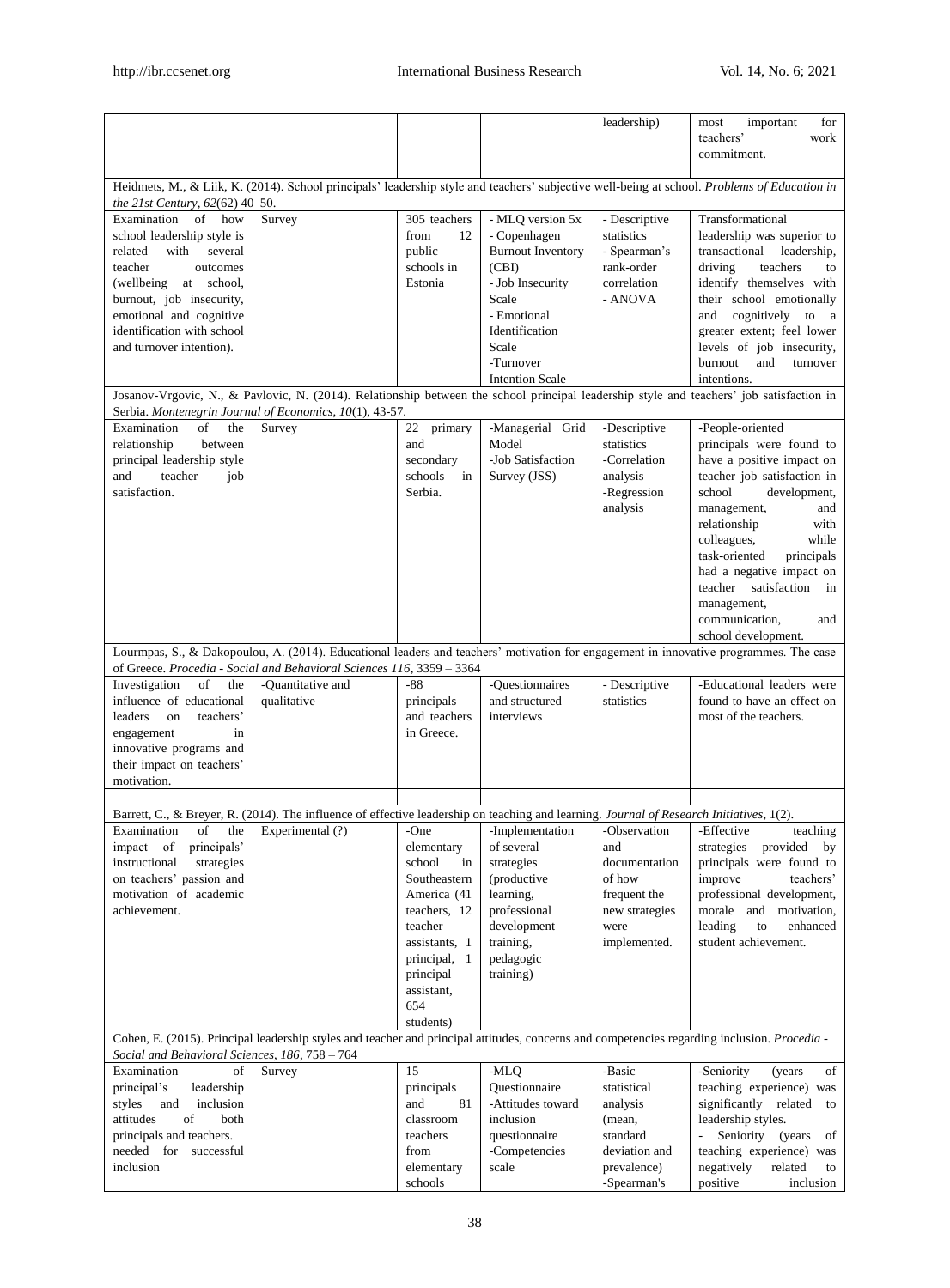|                                                                                                                                                                                                                                            |                                                                               | (USA)                                                                                                                      |                                                                                                                                                                                                        | rank                                                                                                                                                                                                                                                                                                                                                                | attitudes.                                                                                                                                                                                                                                                                                                                                                                                                  |  |
|--------------------------------------------------------------------------------------------------------------------------------------------------------------------------------------------------------------------------------------------|-------------------------------------------------------------------------------|----------------------------------------------------------------------------------------------------------------------------|--------------------------------------------------------------------------------------------------------------------------------------------------------------------------------------------------------|---------------------------------------------------------------------------------------------------------------------------------------------------------------------------------------------------------------------------------------------------------------------------------------------------------------------------------------------------------------------|-------------------------------------------------------------------------------------------------------------------------------------------------------------------------------------------------------------------------------------------------------------------------------------------------------------------------------------------------------------------------------------------------------------|--|
|                                                                                                                                                                                                                                            |                                                                               |                                                                                                                            |                                                                                                                                                                                                        | correlation                                                                                                                                                                                                                                                                                                                                                         |                                                                                                                                                                                                                                                                                                                                                                                                             |  |
| Secong, S.A., Futalan, E.C., & Aunzo, R.T. (2015). School administrators' management styles in relation to their teachers' performance.<br>International Journal for Research in English Language, Literature and Humanities, 2(2), 41-54. |                                                                               |                                                                                                                            |                                                                                                                                                                                                        |                                                                                                                                                                                                                                                                                                                                                                     |                                                                                                                                                                                                                                                                                                                                                                                                             |  |
| Investigation<br>whether<br>school<br>principals'<br>management styles are<br>teachers'<br>related<br>to<br>performance.                                                                                                                   | Descriptive-correlational                                                     | public<br>52<br>elementary<br>school<br>principals in<br>Bayawan<br>City,<br>Philippines                                   | - Raybould's<br>Management Style<br>Ouestionnaire<br>(autocratic,<br>bureaucratic,<br>democratic,<br>laissez-faire and<br>paternalistic<br>styles)<br>-Performance<br><b>Evaluation Sheet</b><br>(PES) | -Descriptive<br>statistics<br>-Correlation<br>analysis                                                                                                                                                                                                                                                                                                              | Democratic<br>leadership<br>was slightly<br>negatively<br>related<br>with<br>teachers'<br>performance.<br>Bureaucratic, paternalistic,<br>democratic<br>and<br>styles<br>were highly<br>used by<br>principals,<br>whereas<br>laissez-faire and autocratic<br>styles were moderately<br>used.<br>Among five styles, only<br>democratic<br>style<br>was<br>negatively related<br>with<br>teacher performance. |  |
|                                                                                                                                                                                                                                            | effectiveness. International Journal of Educational Development, 51, 163-173. |                                                                                                                            |                                                                                                                                                                                                        |                                                                                                                                                                                                                                                                                                                                                                     | Hallinger, P. (2016). Leadership and teacher learning in urban and rural schools in China: Meeting the dual challenges of equity and                                                                                                                                                                                                                                                                        |  |
| Investigation<br>οf<br>differences related<br>to<br>principal leadership and<br>teacher learning in rural<br>and urban schools.                                                                                                            | Cross-sectional survey                                                        | 92<br>urban<br>teachers and<br>423<br>rural<br>teachers<br>31<br>from<br>schools in 3<br>provinces of<br>mainland<br>China | 3 scales<br>(15 subscales)<br>Learning-Centered<br>leadership<br>- Teacher Agency<br>Teacher<br>Professional<br>Learning                                                                               | -Reliability<br>and validity<br>analyses<br>-Confirmatory<br>factor analysis<br>(CFA)<br>-Comparative<br>fix index<br>$(CFI)$ ,<br>-Standardized<br>root mean<br>square residual<br>(SRMR), root<br>mean square<br>error of<br>approximation<br>(RMSEA), and<br>$x2$ (for<br>model fit)<br>-Bootstrapping<br>method<br>-Structural<br>equation<br>modeling<br>(SEM) | -Learning-centered<br>leadership<br>partially<br>mediated teacher learning.<br>-There were no significant<br>differences between rural<br>and urban teachers.<br>-Teacher<br>agency<br>and<br>teacher trust were found to<br>be mediators.                                                                                                                                                                  |  |

## **4. Discussion**

Schools are places for learning, which are not oriented just at students, but also for teachers, parents, staff and even the entire environment of the school. This fact renders schools become highly important organizations particularly in terms of their management. Schools are closely related with sustainable economic and social improvement. Thus, they have to change according to the changing requirements of the society, which also requires transformation and redefinition of school principals.

Principals, as the key component in an educational institution, are supposed to create a clear road map to be followed by all school members. Although effectiveness and success of a school depend on several factors, it is obvious that principals have to undertake the leader role and work together with teachers. From this standpoint of view, the objective of this paper was to examine the recent topics of research and variables associated with principal leadership and teachers' work attitudes in both Turkey and foreign countries over the last six years (2010-2016). It is believed that this paper can contribute to future research in terms of focusing on the gaps in this specific literature by providing a collective summary of recent studies from different countries regarding educational management, especially in elementary schools.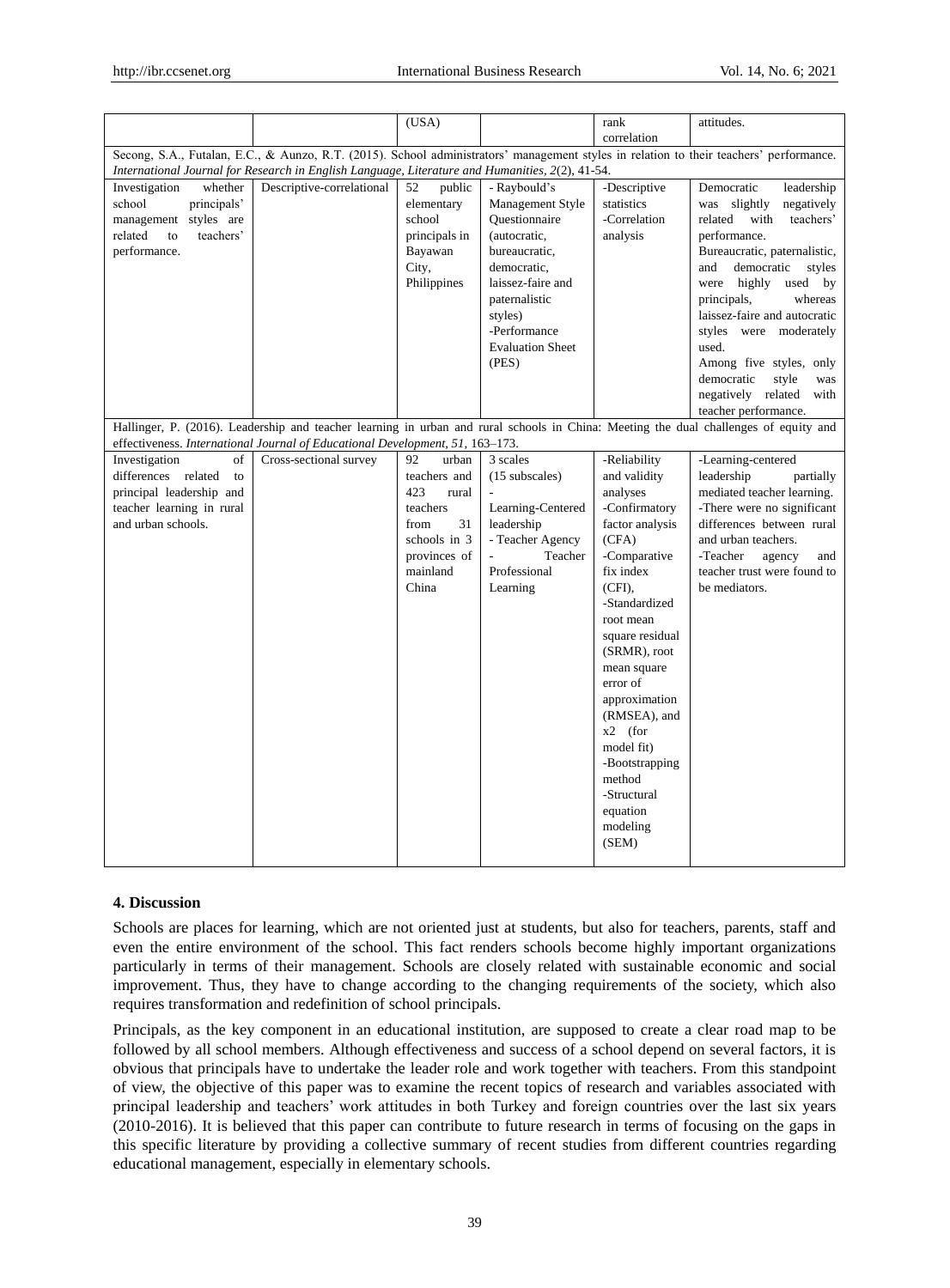The review of the selected studies pointed out particular differences and similarities in the leadership research between Turkish and foreign studies. First, the research on principal leadership in elementary schools from Turkey seems to concentrate mostly on instructional leadership rather than other styles that are most commonly discussed in the field of organizational management. The foreign studies, on the other hand, have explored a wider range of leadership styles such as transformational, democratic, autocratic, and authentic leadership instead of focusing on a single type of leadership, which are usually discussed in relation to organizations other than educational institutions. Second, both Turkish and foreign studies seem to investigate a wide spectrum of research variables related to teachers, including job satisfaction, job performance, and commitment; namely work attitudes of teachers. Third, it is seen that Turkish studies have invested more in how the leadership behaviors are perceived by the principals and teachers, which was usually found to differ greatly. For instance, principals are likely to report that they display the behaviors of the leadership style measured, whereas teachers have significantly different opinions (e.g., Ayık & Şayır, 2014; Al Cihabi & Al Chiabi, 2014). Foreign studies, in turn, seem to compare certain leadership behaviors in terms of certain teacher outcomes. For example, the study by Heidmets and Liik (2004) from Estonia investigated transformational leadership versus transactional leadership style, while Secong et al. (2014) from Philippines explored five different styles of leadership (autocratic, bureaucratic, democratic, laissez-faire and paternalistic styles).

Despite the differences, Turkish and foreign studies seem to have some similarities, too. One prominent aspect of both Turkish and foreign studies is that principals are likely to be insufficient in providing teachers with necessary tools of support, improvement and professional development, regardless of the leadership style in question (e.g. Korkmaz, 2015; Josanov-Vrgovic, & Pavlovic, 2014). Yet, teachers' work attitudes such as job performance, job commitment, and work engagement are known to be considerably influenced by the leadership behaviors of administrators. For instance, the study by Ereş and Akyürek (2016) established that distributed leadership was positively related with teachers' job satisfaction, while Adeyemi (2010) concluded that teachers display better performance with autocratic principals compared to democratic or laissez-faire leaders. Despite the differences in leadership styles, it is obvious that teachers expect support and recognition from their administrators, which would reflect on their teaching performance and ultimately the overall success of schools. Another similarity is that almost all selected studies employed similar methods of data collection and analysis. Only one study from America (Barrett, & Breyer, 2014) used different methodology that involved implementation and observation of various strategies on instructional leadership. Besides that, all studies were conducted using survey method, which can limit the generalization of research findings and involve self-report bias.

#### **5. Conclusion**

It is clear that all countries seek to develop a strategy for effective schools and doing research on how to achieve this. There is a vast body of research proving the significant influence of principal leadership on especially teacher satisfaction (e.g. Tillman & Tillman, 2008; Sharma & Jyoti, 2006). It is understandable why teacher satisfaction has been discussed so much since unsatisfied teachers are likely to exhibit poor performance, which eventually leads to undesirable effects on student and school achievement. Other than satisfaction, all teacher outcomes may be associated with principals due to the principals' key role in an educational institution. Therefore, the relationship between principal leadership and its influence on teachers is still a topic to be studied in several perspectives. This paper, however, focused on a structured framework in exploring such relationship. In this sense, it should be noted that this paper tried to select studies from countries with different characteristics in order to capture a broad perspective; however, most of the foreign studies are from the Western countries that are usually known to have a good education system. Nevertheless, educational systems may differ among the countries and this may affect the leadership style to be discussed.

This paper concluded that there is still room to discover in principal leadership around the world. No research seems to offer a certain definition of effective leadership in schools. The review of the studies within the scope of this research demonstrates different perceptions in leadership behaviors between principals and teachers. This may indicate a valuable outcome because either principals or the teachers may not be fully aware of the behaviors displayed by a certain leadership style. Therefore, such difference can be examined in future studies in order to establish which factors lead to this difference in perceptive. Additionally, both school principals and teachers can be trained on the leadership style believed to be exhibited by the principal, and then, the perceptions of both parties can be measured in order to determine whether such difference still exists. In this regard, more studies that are experimental will be helpful in discovering which leadership practices produce greater effectiveness. Furthermore, even though the practice is challenging, longitudinal studies can be developed for examining a particular leadership style in detail. Such research, if possible, would offer very valuable and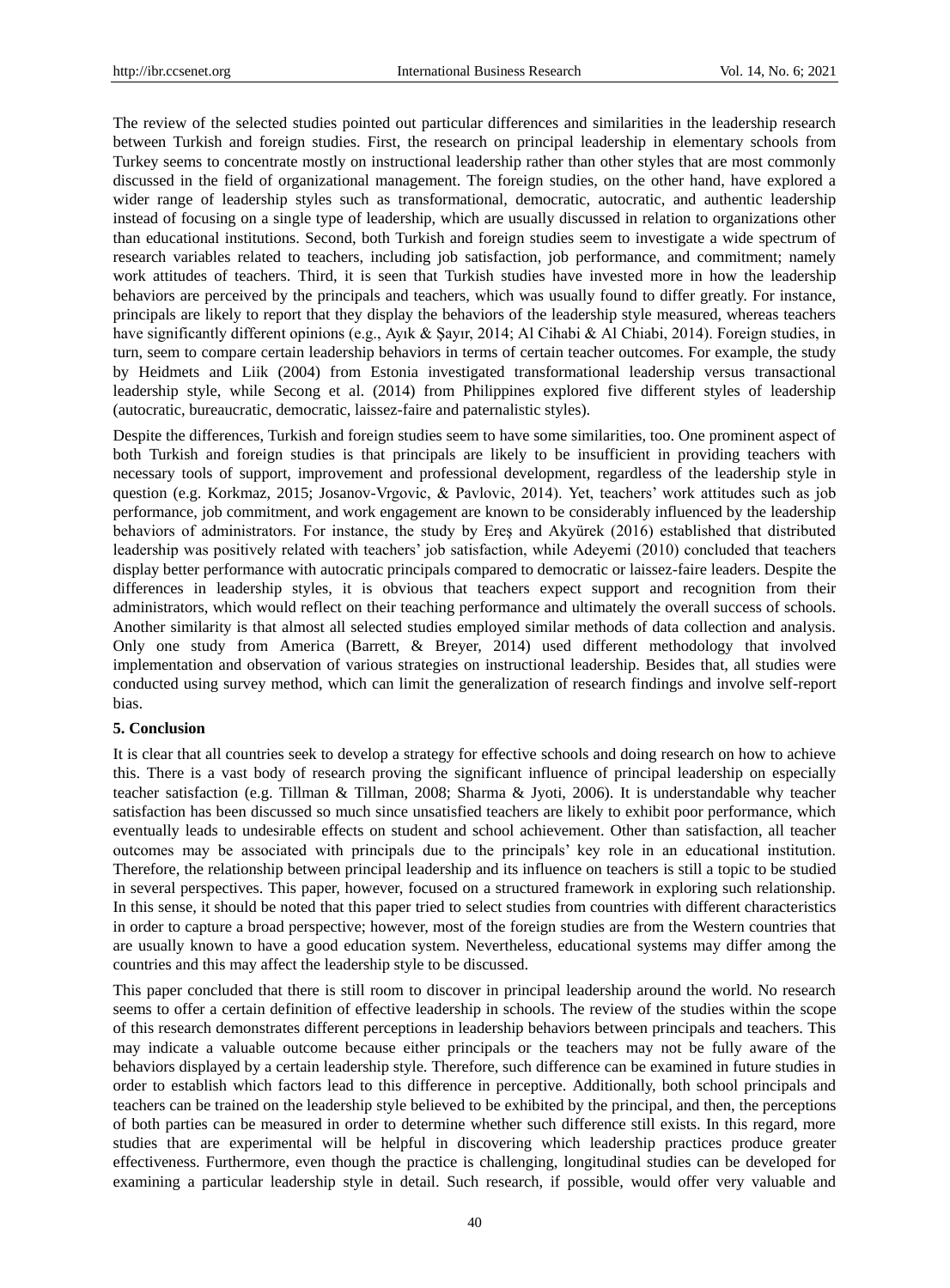in-depth information, especially on the process from the onset of principal leadership behaviors toward the outcomes at the teacher level.

Moreover, as the studies were selected from different countries, it is possible to consider them all country- and culture-specific. Thus, cross-cultural studies can be conducted to explore whether the supportive and improving environment results from the characteristics of the culture, education system or the style of leadership adopted by principals. Findings of such studies may involve comparison with countries considered to have a high-quality education system. This kind of studies may even consider the focus findings of international student assessment systems such as PISA in order to relate the results with student outcomes.

In light of the review of the selected studies, this paper concludes that every school should formulate its own management strategy considering their specific characteristics. In such process, principals should consider the expectations of teachers and its implications on overall school success. Due to its great importance, particularly elementary school principals should develop themselves by learning various leadership styles and their implementation. Besides, leadership and management programs or seminars provided during in-service training would be beneficial in terms of both principals and teachers.

#### **References**

- Adeyemi, T. O. (2010). Principals' leadership styles and teachers' job performance in senior secondary schools in Ondo State, Nigeria. *Current Research Journal of Economic Theory, 3*(3), 84-92.
- Aghenta, J. A. (2001). Educational planning: A turning point in education and development in Nigeria. *Inaugural Lecture Series 58 University of Benin, Benin-City, Nigeria, 10-18.*
- Aybek, B., Titiz, H., & Gümüşay, T. (2014). İlkokul müdürlerinin etkili liderlik düzeylerine ilişkin öğretmen görüşlerinin incelenmesi. *Journal of Research in Education and Teaching, 3*(4), 342-355.
- Ayık, A., & Şayir, G. (2014). İlköğretim kurumlarında görevli okul müdürlerinin öğretimsel liderlik davranışlarının çeşitli değişkenler açısından incelenmesi. *Ekev Akademi Dergisi, 18*(60), 15-30.
- Balkar, B. (2015). Okul müdürlerinin kültürel liderlik davranışlarının simetrik ve asimetrik okul kültürü bağlamında incelenmesi. *International Journal of Science Culture and Sport (IntJSCS), 4*, 274-287. https://doi.org/10.14486/IJSCS389
- Barrett, C., & Breyer, R. (2014). The influence of effective leadership on teaching and learning. *Journal of Research Initiatives, 1*(2).
- Başaran, İ. E. (2000). *Yönetim*. Anara: Umut Yayım Dağıtım.
- Bellibas, M. S., Bulut, O., Hallinger, P, & Wang, W. C. (2016). Developing a validated instructional leadership profile of Turkish primary school principals. International *Journal of Educational Research, 75,* 115-133. https://doi.org/10.1016/j.ijer.2015.10.002
- Çelik, V. (1999). *Eğitimsel Liderlik.* Ankara: Pegem Yayıncılık.
- Cerit, Y. (2012a). Paternalistik liderlik ile yöneticiden ve işin doğasından doyum arasındaki ilişki. *Ondokuz Mayıs Üniversitesi Eğitim Fakültesi Dergisi, 31*(2), 35-56. https://doi.org/10.7822/egt11
- Cerit, Y. (2012b). Lider Üye Etkileşimi İle Öğretmenlerin Performansları Arasındaki İlişki. *Balikesir University The Journal of Social Sciences Institute, 15*(28), 33-45.
- Cohen, E. (2015). Principal Leadership Styles and Teacher and Principal Attitudes, Concerns and Competencies regarding Inclusion. *Procedia - Social and Behavioral Sciences, 186*, 758-764. https://doi.org/10.1016/j.sbspro.2015.04.105
- Danielson, C. (2010). Evaluations that help teachers learn. *Educational Leadership, 68*(4), 35-39.
- Ereş, F., & Akyürek, M. İ. (2016). Relationship levels between distributed leadership behaviors of principals and the teachers' perception of job satisfaction. *GEFAD / GUJGEF, 36*(3), 427-449.
- Farr, S. (2011). Leadership, not magic. *Educational Leadership, 68*(4), 28-33.
- Finnigan, K. S. (2010). Principal Leadership and teacher motivation under high-stakes accountability policies. *Leadership and Policy in Schools, 9*(2), 161-189.<https://doi.org/10.1080/15700760903216174>
- Graham, K., Hudson, P., & Willis, J. (2014, December). *How can principals enhance teacher job satisfaction and work commitment?* Paper presented at the Australian Association of Research in Education (AARE) Conference, Brisbane, Australia.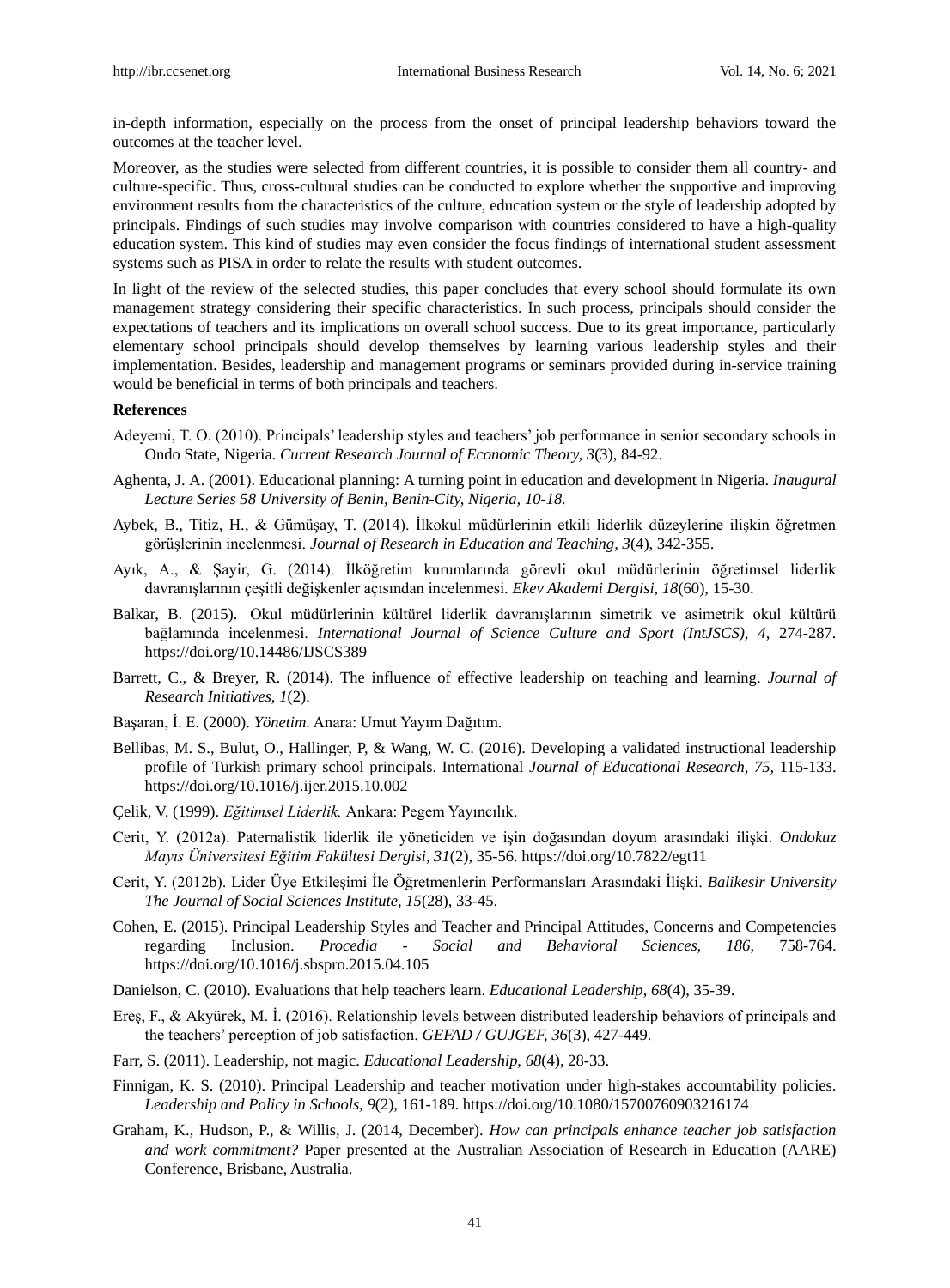- Hallinger, P. (2016). Leadership and teacher learning in urban and rural schools in China: Meeting the dual challenges of equity and effectiveness. *International Journal of Educational Development, 51,* 163-173. https://doi.org/10.1016/j.ijedudev.2016.10.001
- Heidmets, M., & Liik, K. (2014). School principals' leadership style and teachers' subjective well-being at school. *Problems of Education in the 21st Century, 62*(62) 40-50.
- İlgar, L. (2000). *Eğitim yönetimi okul yönetimi sınıf yönetimi.* İstanbul: Beta Yayıncılık.
- İnandı, Y., Ağgün, N., & Atik, Ü. (2010). Yönetici ve öğretmenlerin görüşlerine göre ilköğretim okullarında çalışan öğretmenlerin iş doyum düzeyleri. *Mersin University Journal of the Faculty of Education, 6*(1), 102-126. Retrieved fro[m https://10.17860/efd.46861](https://10.0.69.196/efd.46861)
- Jasbi, A. (2011). *Management principles and basics.* Second Printing, Hakimbashi publication. Tehran.
- Josanov-Vrgovic, N., & Pavlovic, N. (2014). Relationship between the school principal leadership style and teachers' job satisfaction in Serbia. *Montenegrin Journal of Economics, 10*(1), 43-57.
- Kabaklı Çimen, L. (2015). The comparison of family functions and occupational performance levels of teachers. *The Journal of International Social Researh, 8*(37), 759-772. https://doi.org/10.17719/jisr.20153710642
- Kahraman, Ü., & Çankaya, İ. (2015). İlkokullarda performans yönetimi uygulamaları ve öğretmenlerin örgütsel adalet algıları arasındaki ilişki. *Turkish Studies International Periodical For The Languages, Literature and History of Turkish or Turkic, 10*(7), 519-540. https://doi.org/10.7827/TurkishStudies.8138
- Khalkhali, A., Khalatbary, J., & Azany, M. (2011). The relationship between educational philosophy and leadership style of school principals. *Journal of Educational Administration, a new approach, Second Year*(2), 40-33.
- Korkmaz, İ. (2015). Öğretmenlerin mesleki gelişimlerinde okul yöneticileri ve denetmenlerin etkililiğinin incelenmesi. *Uluslararası Eğitim Bilimleri Dergisi, 2*(4), 55-64. https://doi.org/10.16991/INESJOURNAL.84
- Leithwood, K., & Jantzi, D. (2006). A critical review of the parent engagement literature. Toronto, ON: Ministry of Education.
- Leithwood, K., & Steinbach, R. (1993). The consequences for school improvement of differences in principals' problem-solving processes. In C. Dimmock (Ed.), *School-based management and school improvement.* New York, NY: Routledge. Retrieved from https://10.0.16.228/9781315824727-11
- Lourmpas, S., & Dakopoulou, A. (2014). Educational leaders and teachers' motivation for engagement in innovative programmes. The case of Greece. *Procedia - Social and Behavioral Sciences, 116*, 3359-3364. https://doi.org/10.1016/j.sbspro.2014.01.764
- Madenoğlu, C., Uysal, Ş., Sarıer, Y., & Banoğlu, K. (2014). Okul müdürlerinin etik liderlik davranışları ile öğretmenlerin iş doyumlarının örgütsel bağlılıkla ilişkisi. *Educational Administration: Theory and Practice, 20*(1), 47-69. https://doi.org/10.14527/kuey.2014.003
- Ming-Ten, T., Chung-Lin, T., & Yi-Chou, W. (2011). A study on the relationship between leadership style, emotional intelligence, self-efficacy and organizational commitment A case study of the Banking Industry Taiwan. *African Journal of Business Management, 5*(13), 5319-5329. Retrieved from [https://10.5897/AJBM10.932](https://10.0.23.9/AJBM10.932)
- Nworgu, B. G. (1991). *Educational Research: Basic Issues and Methodology.* Ibadan: Wisdom Publisher Ltd, pp. 51-60.
- Obilade, S. O. (1999). Leadership qualities and styles as they relate to instructional productivity. *The Manager Department of Educational, University of Ibadan, 5*(1), 25-32.
- Okeniyi, C.M. (1995). *Relationship between leadership problems and school performance in Oyo State secondary schools* (Unpublished Master's Thesis). University of Ibadan. *Üniversitesi Sosyal Bilimler Dergisi, 3*, 266-282.
- Peretemode, V. F. (1991). *Education administrations: Applied concepts and theoretical perspective*. Lagos: Nigeria. Joja Educational Research and Publishers.
- Pirkhaefi, A. R. (2009). *Styles of leadership, principles, and practices of improving the efficiency of the employees.* Tehran: Hezareh Ghoghnoos.
- Sağır, M., & Memişoğlu, S. P. (2012). The perceptıons of admınıstrators and teachers on elemantary school